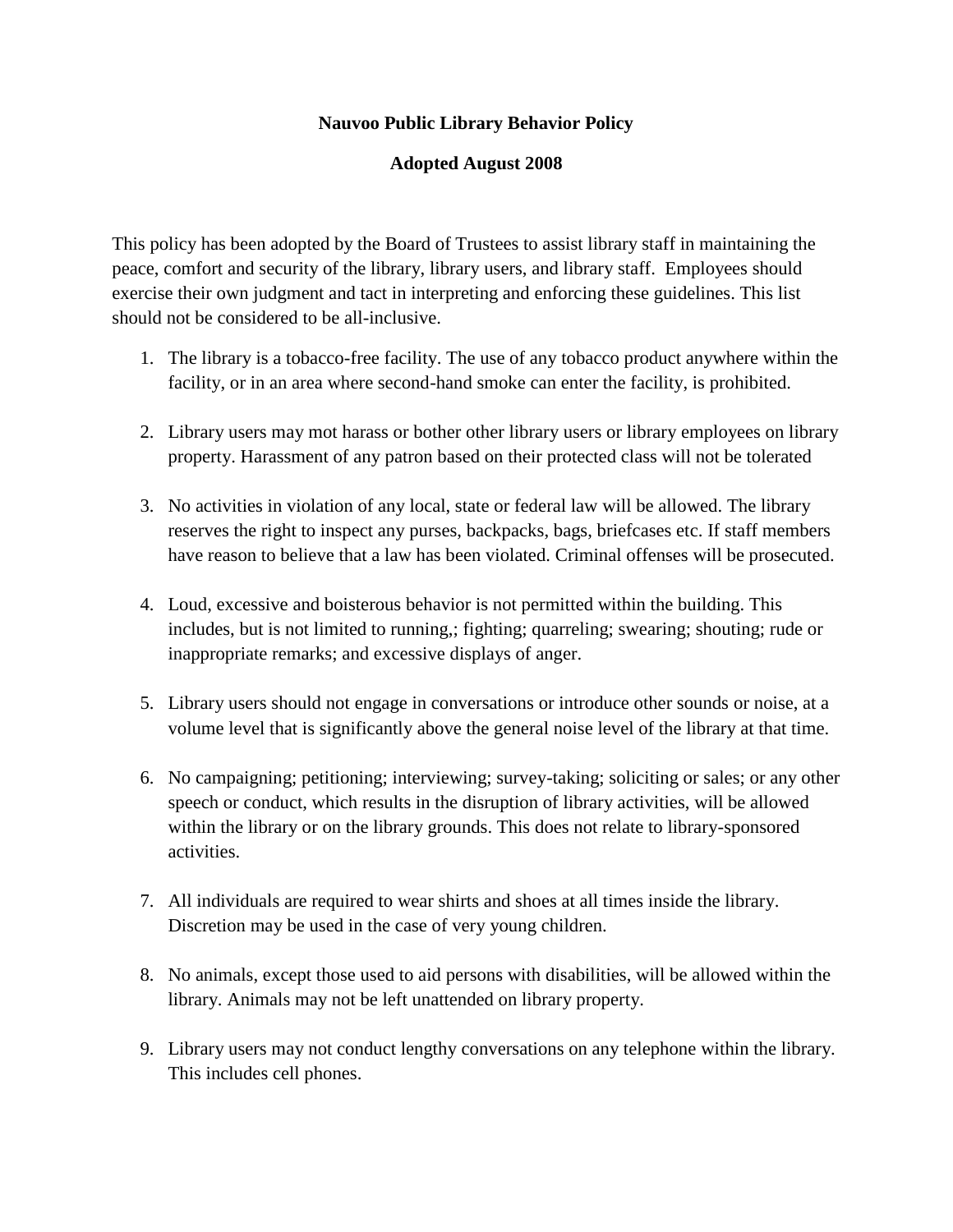- 10. No consumption of food or beverages is allowed in the library, except for special events or with permission of authorized employees. Individuals not conforming to this rule will be asked to discard their food or drink or leave the facility in order to consume it.
- 11. No sleeping is allowed in the library. This does not apply to young children.
- 12. All children in second grade or under must be accompanied by an adult (18 or over), while in the library, at all times. If unaccompanied by an adult, children of this age may not remain in the building longer than it takes to locate and check out a few items. A parent/guardian should be in a position to supervise their child's activity at all times.
- 13. All parents, teachers, guardians, baby-sitters and other adults will be held responsible for the action of the children in their charge while in the library.
- 14. All library users must conform to acceptable standards of hygiene and cleanliness in order to prevent the disturbance of other library users and their use of the facility. Customers exhibiting unsanitary hygiene may be asked to leave the premises.
- 15. Any misconduct that disturbs library users or staff, or that hinders others from using the library or library materials is prohibited.
- 16. Individuals who require continual staff intervention or who demand continual staff attention with constant requests may have their privileges reduced or curtailed if this behavior interferes with the library staff's ability to perform their duties in the best interest of all library users.

## **Staff Enforcement of Behavior Rules**

- 1. **Policies 1-11:** Any library staff member who observes a violation of these policies should inform our customers immediately and see that appropriate corrective action is taken. As a general rule, employees should use the utmost discretion when initiating the first warning, since library customers may be unaware of the policy. The initial warning should be delivered as quietly, privately and politely as possible in most instances. As a general rule, less experienced employees should consult with the Librarian when enforcing actions requiring more individual judgment and interpretation, such as Policies  $2 - 4.$
- 2. **Policies 12-13:** In the case of these two policies, staff should talk directly with a child's parent/guardian and use their own discretion when enforcing these guidelines. Parents should be given a few polite, private reminders concerning these policies before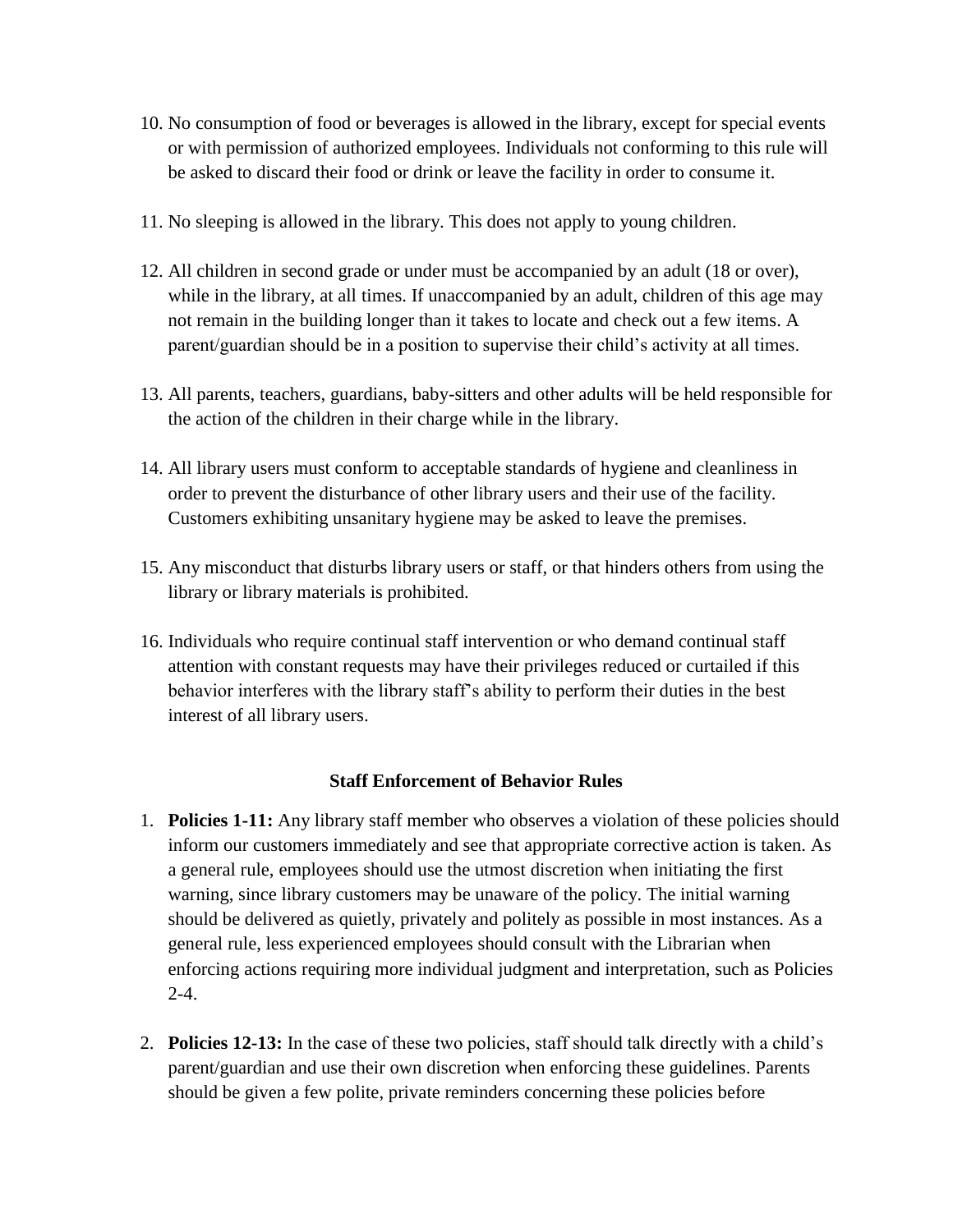corrective action is initiated. Unsupervised children may be asked to leave the building if significant problems persist.

- 3. **Policies 14-16:** As a general rule, all staff should consult the Librarian (or person-incharge) when interpreting these three policies. The Librarian will generally interpret whether these policies apply to a particular individual or action.
- 4. Individuals not conforming to any of the above library policies may be given one polite, private reminder to correct their behavior first, or asked to leave immediately, depending on the severity of the situation.
- 5. Occasionally, a library customer may exhibit such obviously inappropriate behavior, that a firm and public reprimand might be considered appropriate. In some instances, behavior may be so inappropriate that employees may ask the customer to vacate the premises immediately. The Librarian should always be informed in these matters.
- 6. When possible, staff may try to involve another staff member when a situation requires asking an individual to leave the premises. If this is not possible, or if the individual refuses, the police may be called for support.
- 7. Staff should notify the Librarian and the Board of individuals who continually disrupt library service in some manner. Additional measures may be taken on a case-by-case basis.
- 8. Any person may, without prior warning or notice, be removed immediately from the library if his or her conduct on the premises poses a potential or implied threat to the security of any person or property on the premises: or if the individual's action present a significant disruption to staff or customers.
- 9. Patrons who cause repeated disturbances, violate library policies repeatedly, violate any local, state or federal law or create a significant problem at any one time may have their library privileges revoked or restricted at any time. The Librarian may bar an individual from the library for up to one month. If the Librarian wishes to bar an individual from the library for more than one month, he/she will seek final approval from the Board.
- 10. Any redress for grievance regarding any actions taken by library staff to enforce library discipline and behavior guidelines must be submitted in writing to the Liberian. The Librarian may accept or reject the grievance in writing. If the customer does not agree and wishes to take the matter further, they may submit a grievance to the Board of